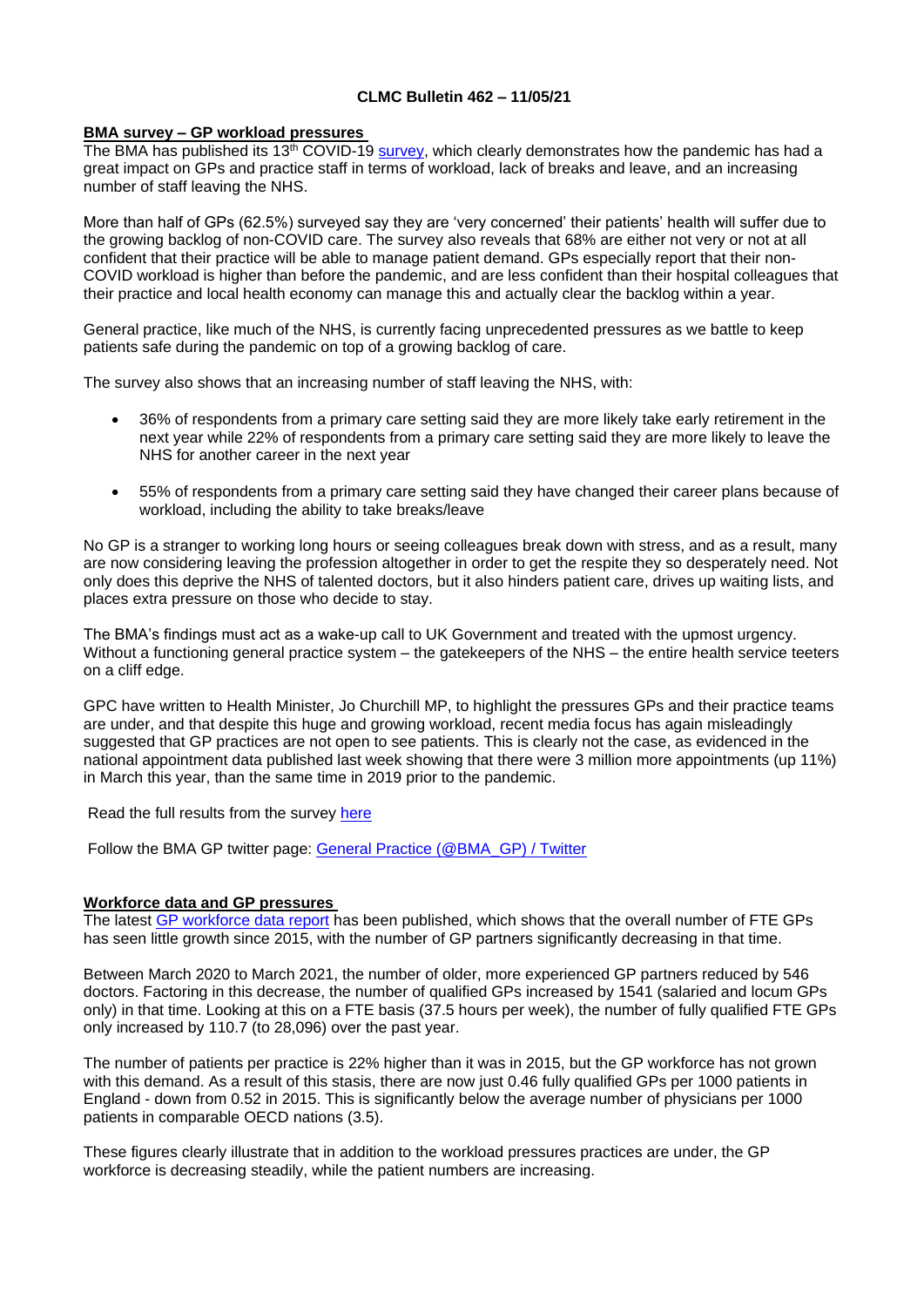Read the BMA's full analysis of the figures on the [GP pressures page](https://www.bma.org.uk/advice-and-support/nhs-delivery-and-workforce/pressures/pressures-in-general-practice) which has clear graphical analysis, with the chart resource pack [here](https://public.flourish.studio/story/851308/) which can be posted as individual images as part of social media interactions.

You can read the [statement](https://www.bma.org.uk/bma-media-centre/gp-workforce-is-not-growing-quickly-enough-to-cope-with-current-or-future-demand-bma-warns) about it by the GPC Workforce lead and GPC England Executive team member, Krishna Kasaraneni.

#### **COVID-19 vaccination programme**

People aged over 40s are now eligible to receive the COVID-19 vaccination. Practice groups can invite these patients for their first vaccination if they have sufficient supplies alongside continuing with second vaccinations to those patients who are due to receive it.

NHSE/I will be sending out text messages to remind people about the second dose if they haven't received it or do not yet have an appointment at 91 days after the first dose. Patients can book at [www.nhs.uk/covid](http://www.nhs.uk/covid-vaccination)[vaccination,](http://www.nhs.uk/covid-vaccination) by calling 119 or by contacting their GP practice, if that is how they booked their first dose.

Over [50 million doses of COVID vaccines](https://coronavirus.data.gov.uk/details/vaccinations) have now been delivered in the UK, and 16 million have also received their second dose.

Read the GPC [guidance about the COVID-19 vaccination programme.](https://www.bma.org.uk/advice-and-support/covid-19/gp-practices/covid-19-vaccination-programme)

#### **JCVI announcement regarding AstraZeneca vaccine for people under 40**

JCVI have updated their advice for vaccination of those under 40. They have said '*JCVI's advice is based on the available data on the current epidemiology, benefit-risk profile by age, modelling predictions on future disease trends and the current forecast on vaccine supply. Given the risk (albeit extremely rare) of these adverse events associated with the AstraZeneca vaccine, the current control of COVID-19 in the UK, model predictions of the potential scale and timing of a future wave, and promising forecasts for the availability of vaccines in the UK, JCVI agreed its advice should be updated.* 

*JCVI advises that, in addition to those aged under 30, unvaccinated adults aged 30 to 39 years who are not in a clinical priority group at higher risk of severe COVID-19 disease, should be preferentially offered an alternative to the AstraZeneca COVID-19 vaccine, where possible and only where no substantial delay or barrier in access to vaccination would arise. For those under 40 years who are of older age, male, obese (BMI above 30), from certain ethnic minority backgrounds or experiencing socio-economic deprivation, the risks of acquiring and/or suffering complications of COVID-19 are higher. Every effort should be made to remove barriers to accessing vaccination in those individuals.* 

*For those aged 18 to 29 years the precautionary advice for a vaccine preference is stronger, reflecting a gradient in the benefit-risk balance with age.'*

NHSE/I have issued [guidance](https://www.england.nhs.uk/coronavirus/wp-content/uploads/sites/52/2021/05/C1279-jcvi-announcement-regarding-astrazeneca-vaccine-and-next-steps-7-may-2021.pdf) to GP practices relating to this change.

## **Patients bringing babies or children to vaccination appointments**

Following some reports of patients with young children being refused entry to vaccination centres, GPC raised this issue with NHSE/I who have confirmed that there should be equity of access to all patients. They have advised that reasonable adjustments can be made for parents with young babies or children, and they should not be turned away, unless following a risk assessment by the senior clinician at the vaccination centre. Every effort should be made to ensure that individuals can receive their vaccine at their stated appointment time.

Following this intervention, NHSE will ensure that all vaccination sites are aware of the guidance relating to patients bringing babies or children to their vaccination appointment, and that vaccination sites take a reasonable approach.

#### **Oversupply of PPE to vaccination centres**

NHSE/I originally sent replenishment PPE and non-vaccine specific consumables out to all vaccination sites on a weekly basis. However, after feedback from a number of regions they have now reduced the size of this replenishment, and each site has been given guidance around how they can pause or cancel non-vaccine deliveries if not required. In addition, they are also developing a methodology and system for all sites to become more in control of their supply of PPE and consumables.